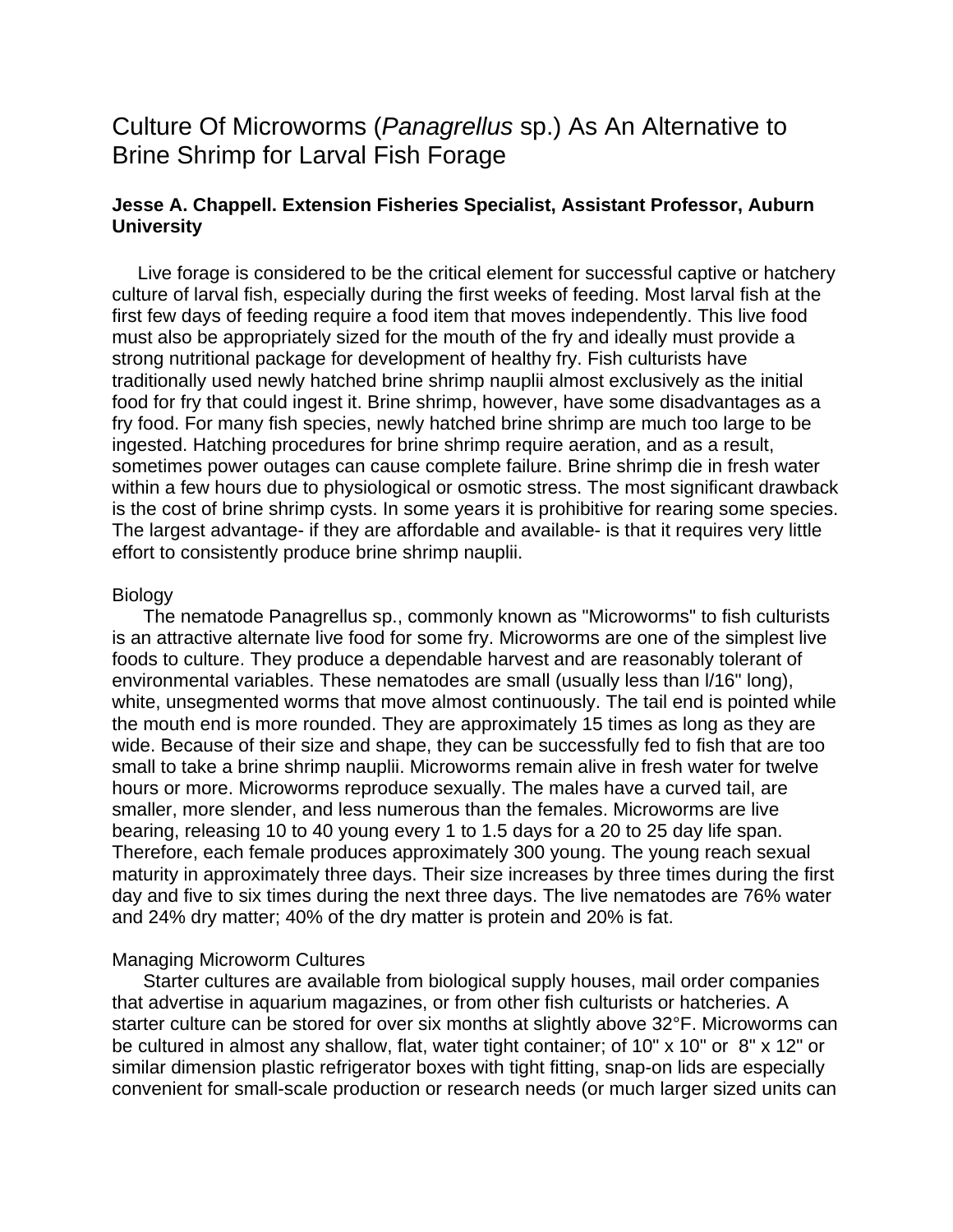be effectively used for commercial scale production). Approximately ten 1/16 if holes are drilled in the top for air exchange. The culture media can be prepared from almost any cereal grain, yeast, and water. Rolled oats, available from livestock feed stores in 50 pound bags, is one of the best choices for maximum production and economy. Use approximately 1 to 1-1/2 pints of rolled oats with one quart water for each 8" x 12" sized container. The oats need to be boiled for 5 to 7 minutes, covered, and allowed to cool. If the mixture is not cooked, only approximately 2/3 as much water is needed, however, molds and insect infestation from spores and eggs in the oats may become a contamination problem. The mixture should have a very thick paste-like consistency. The media should be transferred into the culture container and spread to a thickness of 1/2" to 3/4". A tablespoon or more of baker's yeast is sprinkled over the oatmeal and mixed in. The starter culture of nematodes is then spread evenly over the surface. Any media on the sides of the container should be removed with a damp cloth, to prevent it from being introduced into the fry culture vessel.

 The culture should be kept in a well-lighted area at room temperature, 68-85°F. Microworms can withstand temperatures below 32°F but greater daily production can be expected at higher temperatures; however, cultures last longer at lower temperatures. The Microworms feed on the yeast and bacteria produced from the oatmeal. After 3 to 7 days, the surface of the media will appear to shimmer with the movement of the Microworms produced and they will start climbing up the sides of the container.

 The Microworms are harvested by simply scraping them from the sides and top of the container. A paint-stirring stick laid on the media provides additional surface from which to harvest The 8" x 12" culture will provide a harvest of approximately 1 to 1-1/2 teaspoons of Microworms daily for three weeks or more.

## Maintaining the Culture

The surface of the culture should be stirred weekly to maintain production. As the yeast utilizes the oatmeal, the mixture will become thin and soupy, although the production of the worms will remain the same. A piece of sponge can be placed on the media to soak up the excess moisture. Eventually, as the oatmeal is exhausted, reducing the nutrient supply for the yeast, the harvest of Microworms diminishes and a new culture should be started.

## Additional Microworm Cultures

 Alternative media or recipes for Microworm cultures include (1) cornmeal, baker's yeast, and water; (2) baby oatmeal cereal, baker's yeast, and water; (3) Instant Ralston cereal, brewers yeast, baker's yeast and beer; and (4) baker's yeast and water. Typically, cornmeal produces fewer Microworms than rolled oats. The other recipes use ingredients that are much more expensive than the rolled oats used for livestock feed and are therefore less economical for the large scale or hatchery production user.

#### Using the Worms

 The Microworms can be fed alone or in combination with other foods such as brine shrimp, rotifers, zooplankton, egg yolk, dry diet, etc. Studies have shown that growth and survival of fish fry fed Microworms is not significantly different from those fed brine